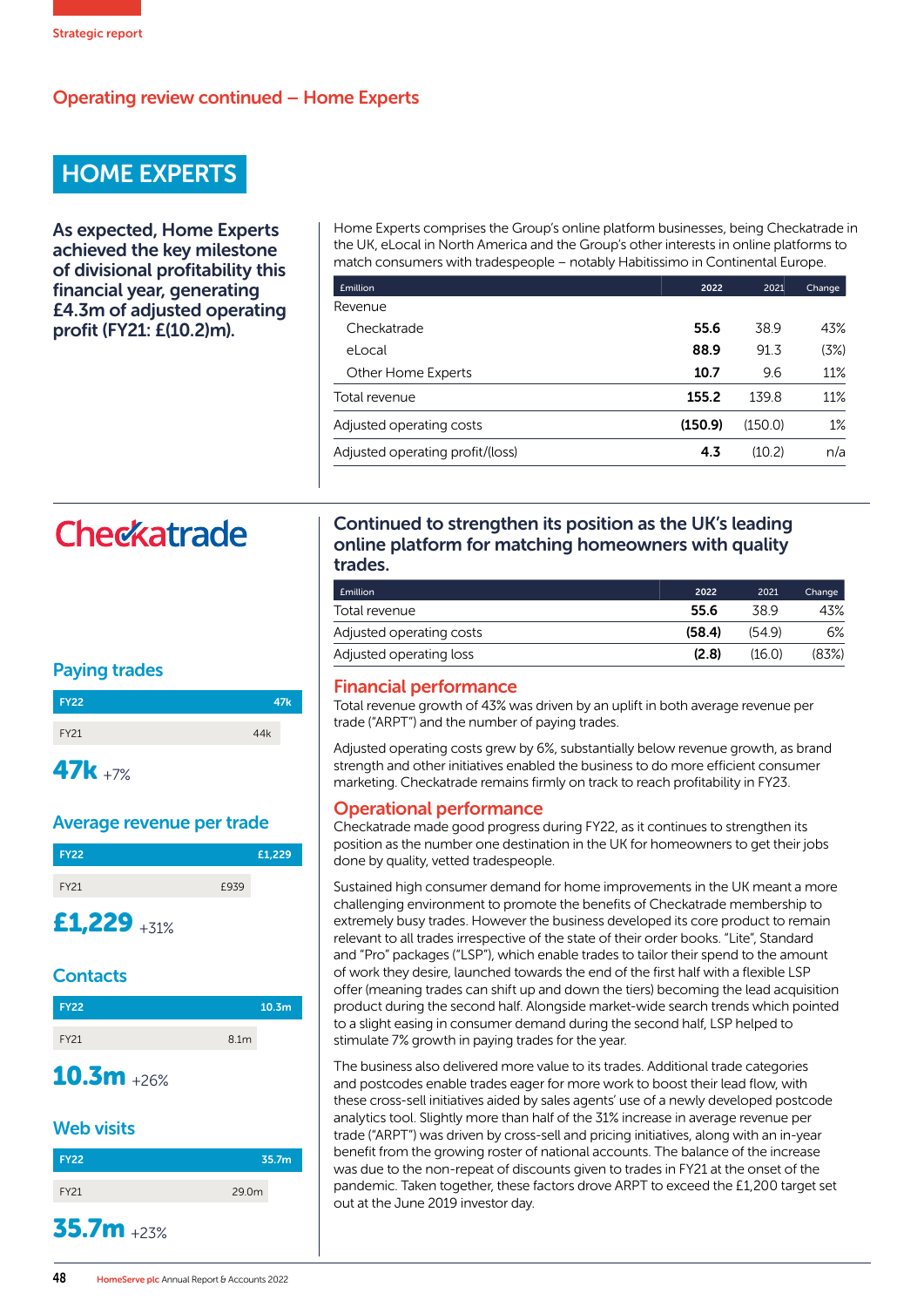For consumers, Checkatrade continues to be the number one destination to find a quality trade online. With 18% of all consumers who used a tradesperson in the 12 months ending February 2022 having done so via Checkatrade, the platform maintained a significant lead over the no.2 player (at 6%).

The Checkatrade Guarantee, which covers a job booked through the platform for up to 12 months to the value of £1,000, launched towards the end of the first half and has resonated strongly with consumers. Consumers covered by the Guarantee are more likely to recommend a Checkatrade trade, a good lead indicator as the business seeks to build a necessity for trades to be on the platform as a fundamental badge of quality.



Following its initial launch towards the end of the first half, the number of homeowners registered on the Checkatrade consumer portal increased materially to 0.5m over the course of the fourth quarter. Alongside the strength of the Checkatrade brand, and relevant consumer content such as price guides, this will aid the business in generating consumer demand in an increasingly efficient manner.



## Monetised calls





# eLocal's sophisticated pay-for-performance model delivered good momentum in monetisation.

| <b><i><u>Smillion</u></i></b> | 2022    | 2021    | Change |
|-------------------------------|---------|---------|--------|
| Total revenue                 | 121.6   | 119.1   | 2%     |
| Adjusted operating costs      | (107.1) | (102.0) | 5%     |
| Adjusted operating profit     | 14.5    | 17.1    | (15%)  |
| Adjusted operating margin     | 12%     | 14%     | -2ppts |
| <b>£million</b>               | 2022    | 2021    | Change |
| Total revenue                 | 88.9    | 91.3    | (3%)   |
| Adjusted operating costs      | (78.3)  | (78.1)  | $0\%$  |
| Adjusted operating profit     | 10.6    | 13.2    | (20%)  |
|                               |         |         |        |

### Financial performance

Total revenue grew by 2% to \$121.6m, as a slight fall in monetised calls was more than offset by higher revenue per call.

The adjusted operating margin declined by 2 percentage points, driven by a higher mix of revenue in lower margin verticals than seen in the prior year.

### Operational performance

At eLocal, consumer demand – as tracked through the volume of monetised calls – declined in the second half against very high prior year levels. During the second half of the prior year, a number of eLocal's categories saw record levels of demand either driven by, or simultaneous with, the lifting of Covid-19 protective measures, tailwinds which normalised by the second half of FY22. This was particularly evident in the legal vertical, with a number of mass litigations coming to an end during the first half. Notwithstanding this, eLocal's sophisticated pay-for-performance model delivered good momentum in monetisation, with revenue per monetised call growing by 5%.

eLocal's lead generation model effectively manages the risk of search engine algorithm changes by working with a number of affiliates, each performing its own search engine management ("SEM") activities, ensuring eLocal's lead sourcing is well-diversified. During the year, eLocal entered into a strategic agreement with a key affiliate, which will give the business direct control of a larger proportion of the leads it sources through SEM.